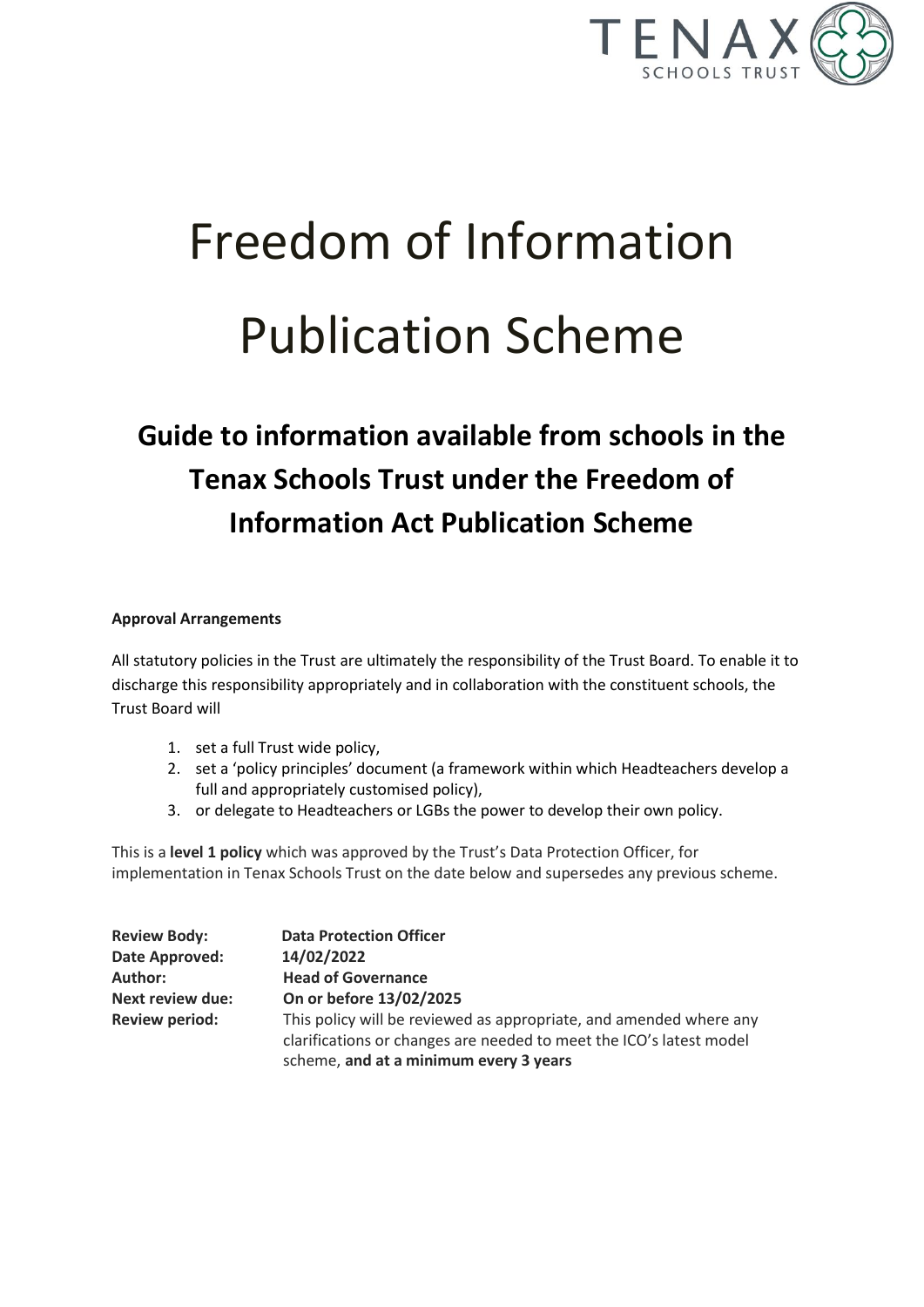# **Guide to information available from schools in the Tenax Schools Trust under the Freedom of Information Act Publication Scheme**

This scheme has been based on the Information Commissioner's Office (ICO) model publication scheme (version 1.2) which commits an authority to make information available to the public as part of its normal business activities. The information covered is included in the classes of information mentioned below, where this information is held by the authority.

The scheme commits an authority:

- To proactively publish or otherwise make available as a matter of routine, information, including environmental information, which is held by the authority and falls within the classifications below.
- To specify the information that is held by the authority and falls within the classifications below.
- To proactively publish or otherwise make available as a matter of routine, information in line with the statements contained within this scheme.
- To produce and publish the methods by which the specific information is made routinely available so that it can be easily identified and accessed by members of the public.
- To review and update on a regular basis the information the authority makes available under this scheme.
- To produce a schedule of fees charged for access to information that is made proactively available.
- To make this publication scheme available to the public.

#### **Classes of Information Included**

- **Class 1 - Who we are and what we do**
- **Class 2 – What we spend and how we spend it**
- **Class 3 – What our priorities are and how we are doing**
- **Class 4 – How we make decisions**
- **Class 5 – Our policies and procedures**
- **Class 6 Lists and Registers**

#### **Class 7** – **The services we offer**

Classes of information not generally included are:

- Information the disclosure of which is prevented by law, or exempt under the Freedom of Information Act, or is otherwise properly considered to be protected from disclosure
- Information in draft form
- Information that is no longer readily available as it is contained in files that have been placed in archive storage, or is difficult to access for similar reasons.

#### Page **2** of **8**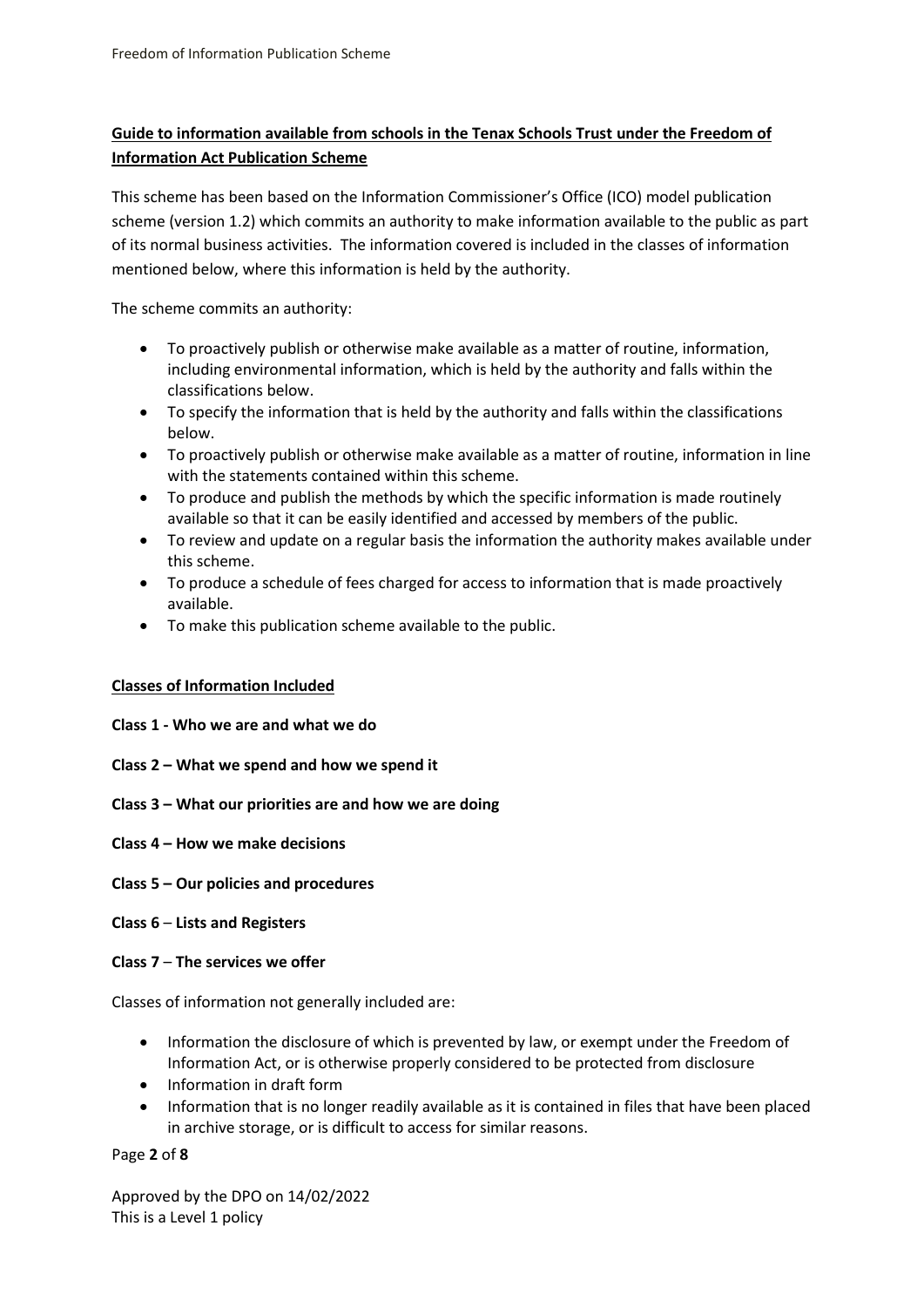As an authority, the Tenax Schools Trust has to clearly indicate to the public what information is covered by its scheme and how it can be obtained.

Where it is within the capability of a public authority, information has to be provided on a website. Where it is impracticable to make information available on a website, or when an individual does not wish to access the information by the website, it is required to indicate how information can be obtained by other means and provide it by those means.

In exceptional circumstances some information may be made available only by viewing in person. Where this manner is specified, contact details have to be provided. An appointment to view the information needs to be arranged within a reasonable timescale.

Information has to be provided in the language in which it is held or in such other language that is legally required. Where it is legally required the authority is required to have the information translated.

Obligations under disability and discrimination legislation and any other legislation to provide information in other forms and formats must be adhered to when providing information in accordance with this scheme.

#### **Charges which may be made for information published under this scheme**

The purpose of this scheme is to make the maximum amount of information readily available at minimum inconvenience and cost to the public.

Material which is published and accessed on a website will be provided free of charge.

Charges may be made for information subject to a charging regime specified by Parliament.

Charges may be made for actual disbursements incurred such as:

- photocopying
- postage and packaging
- the costs directly incurred as a result of viewing information

Charges may also be made for information provided under this scheme where they are legally authorised, they are in all the circumstances, including the general principles of the right of access to information held by public authorities, justified and are in accordance with a published schedule or schedules of fees which is readily available to the public. Charges made by the Trust for printing published material are listed at the end of the document and have been kept to a minimum in line with legislation.

Charges may also be made for making datasets (or parts of datasets) that are relevant copyright works available for re-use. These charges will be in accordance with the terms of the Re-use of Public

#### Page **3** of **8**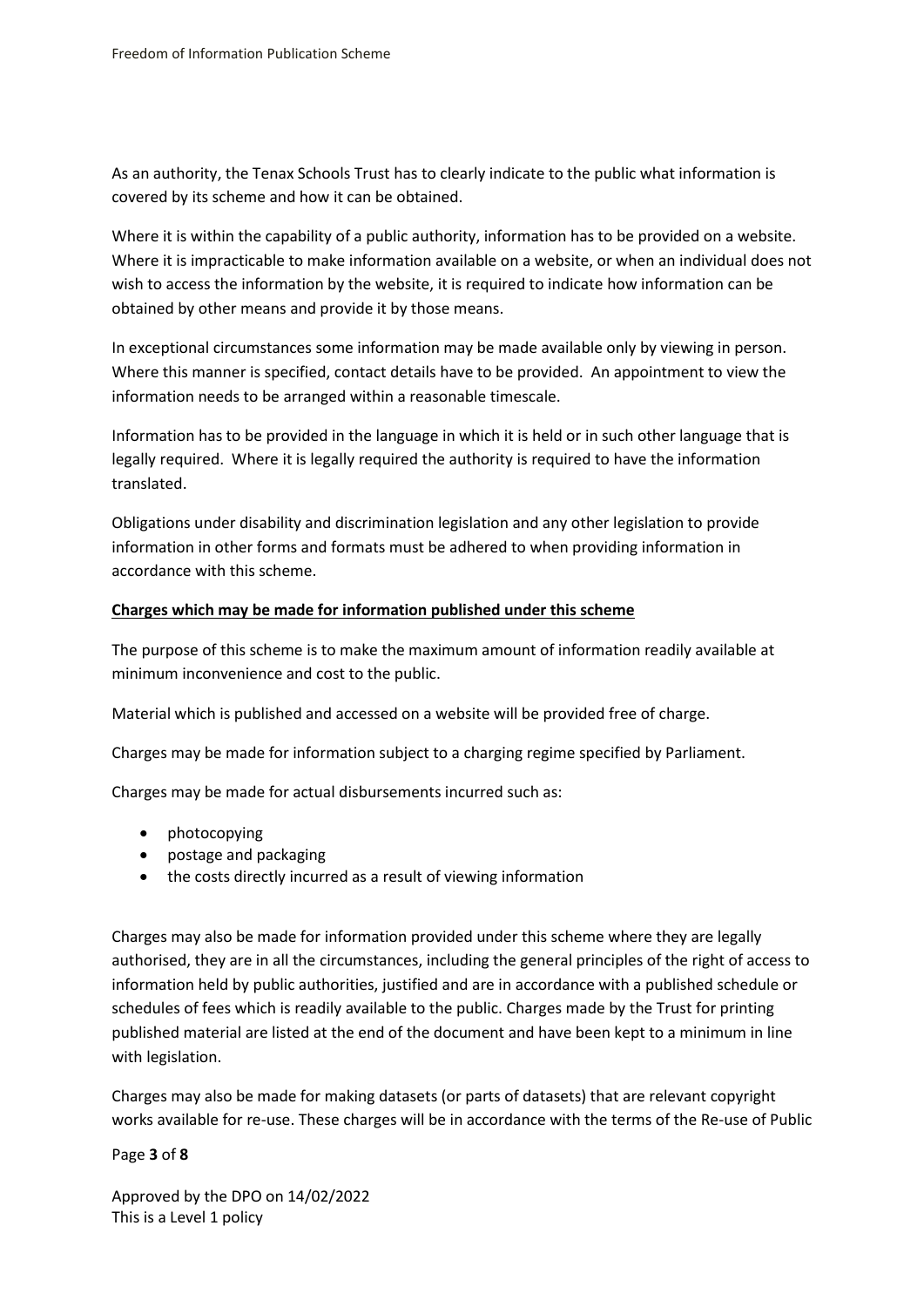Sector Information Regulations 2015, where they apply, or with regulations made under section 11B of the Freedom of Information Act, or with other statutory powers of the public authority.

If a charge is to be made, confirmation of the payment due will be given before the information is provided. Payment may be requested prior to provision of the information.

#### Written Requests

Information held by an academy that is not published under this scheme can be requested in writing from the Headteacher of the individual school, when its provision will be considered in accordance with the provisions of the Freedom of Information Act.

#### Methods by which Information is Published under this Scheme

The schools in the Tenax Schools Trust publish information in the manner set out in the table below, which identifies the information which meets the requirements of the Information Commissioner.

Page **4** of **8**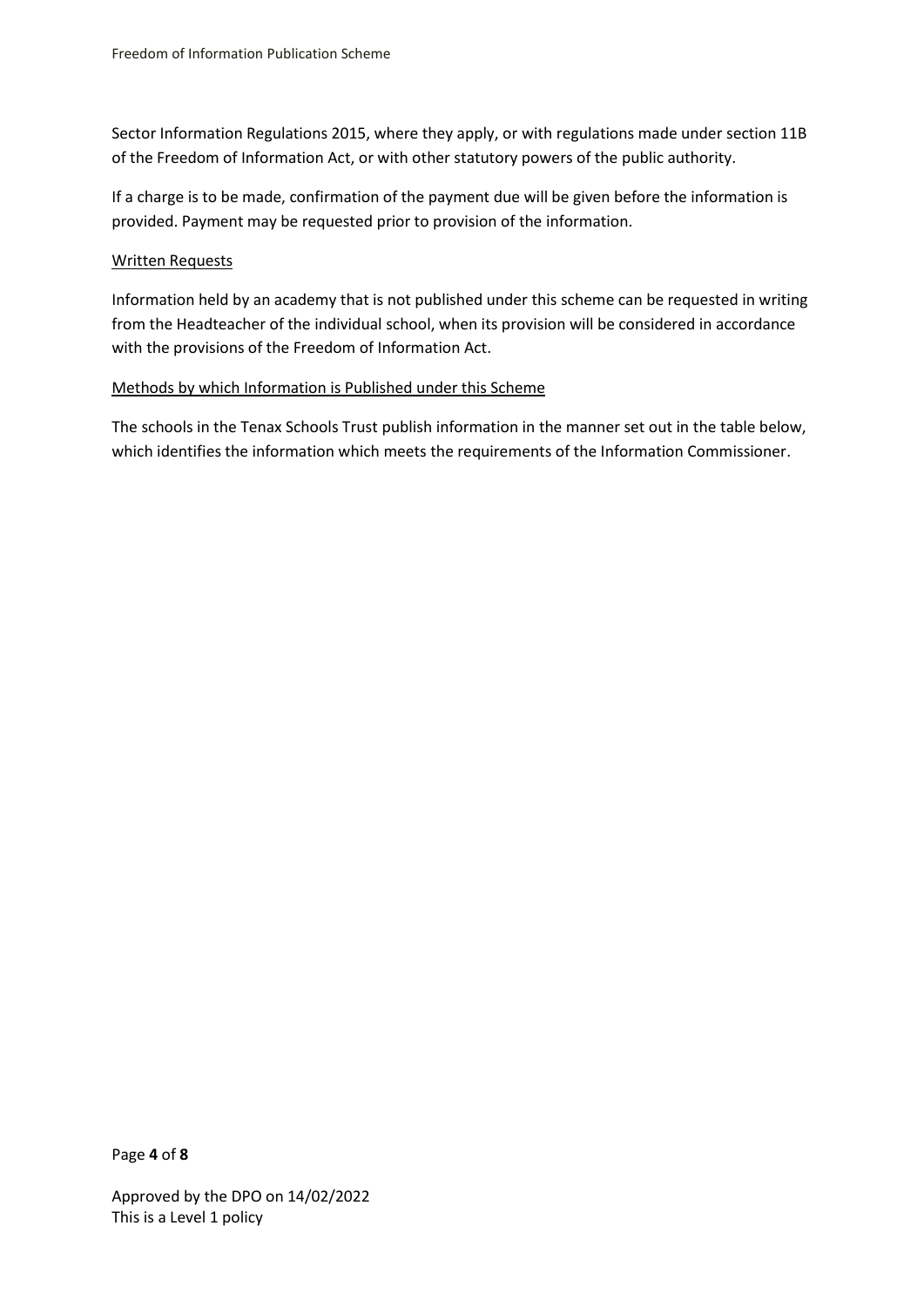#### **Tenax Schools Trust Freedom of Information Publication Scheme**

#### **Guide to Information Available from each school within the Tenax Schools Trust**

| Class 1 - Who we are and what we do                                                                        |                                                                                                                                        |      |  |
|------------------------------------------------------------------------------------------------------------|----------------------------------------------------------------------------------------------------------------------------------------|------|--|
| Information to be published                                                                                | How the information can be obtained                                                                                                    | Cost |  |
| Multi Academy Trust Funding<br>Agreement/Supplementary Funding<br>Agreements                               | Trust website -<br>https://www.tenaxschoolstrust.co.uk/funding-<br>agreements/                                                         |      |  |
| <b>Trust Articles of Association</b>                                                                       | Trust website -<br>https://www.tenaxschoolstrust.co.uk/wp-<br>content/uploads/2017/03/Amended-Articles-of-<br>Association-09.03.17.pdf |      |  |
| Outline school curriculum                                                                                  | School website                                                                                                                         |      |  |
| Local Governing Body - names and<br>contact details of the governors and<br>the basis of their appointment | School website                                                                                                                         |      |  |
| Trust Members and Directors - names<br>and contact details                                                 | Trust website -<br>https://www.tenaxschoolstrust.co.uk/governance-<br>arrangements/                                                    |      |  |
| School session times and term dates                                                                        | School website                                                                                                                         |      |  |
| <b>Trust contact details</b>                                                                               | Trust website -<br>https://www.tenaxschoolstrust.co.uk/contact-us/                                                                     |      |  |
| School location and contact<br>information – including names of key<br>personnel                           | School website                                                                                                                         |      |  |
| Class 2 - What we spend and how we spend it                                                                |                                                                                                                                        |      |  |
| Information to be published                                                                                | How the information can be obtained                                                                                                    | Cost |  |
| Financial Statements (last 3 years)                                                                        | Trust website<br>https://www.tenaxschoolstrust.co.uk/financial-<br>statements/                                                         |      |  |
| <b>Financial Management Manual</b>                                                                         | Trust website<br>https://www.tenaxschoolstrust.co.uk/our-<br>policies/                                                                 |      |  |
| <b>Financial Delegation</b>                                                                                | Trust website<br>https://www.tenaxschoolstrust.co.uk                                                                                   |      |  |
| Pay policy - a statement of the<br>academy's policy on procedures<br>regarding teacher's pay               | Trust website<br>https://www.tenaxschoolstrust.co.uk/our-<br>policies/                                                                 |      |  |
| <b>Gender Pay Gap Reporting</b>                                                                            | Trust website                                                                                                                          |      |  |

## Page **5** of **8**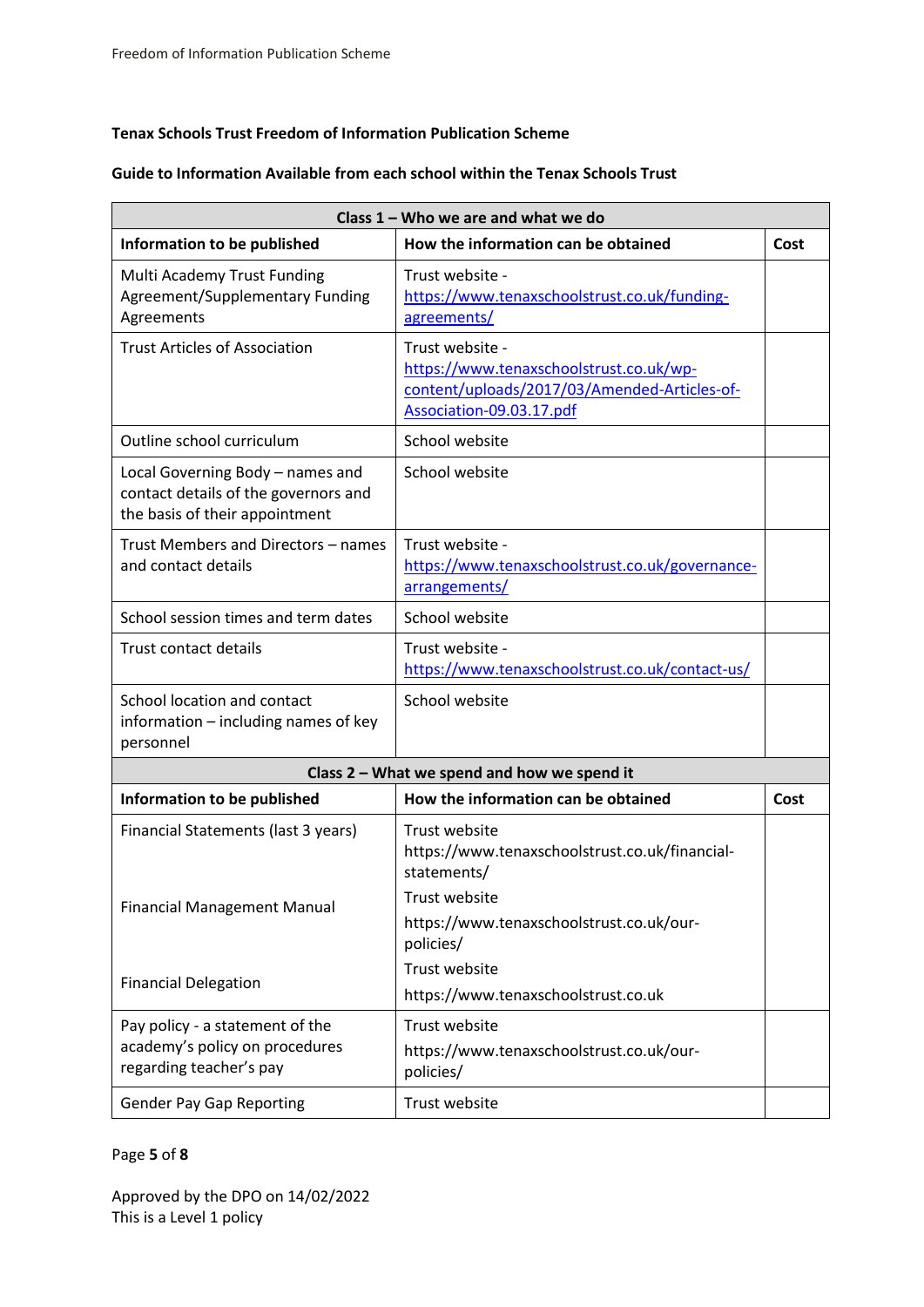|                                                                                                                                                                        | https://www.tenaxschoolstrust.co.uk/gender-pay-<br>statements/           |      |  |
|------------------------------------------------------------------------------------------------------------------------------------------------------------------------|--------------------------------------------------------------------------|------|--|
| <b>Executive Pay Reports</b>                                                                                                                                           | <b>Trust Website</b>                                                     |      |  |
|                                                                                                                                                                        | https://www.tenaxschoolstrust.co.uk/executive-<br>pay/                   |      |  |
| Trade union facility time                                                                                                                                              | Trust website                                                            |      |  |
|                                                                                                                                                                        | https://www.tenaxschoolstrust.co.uk/financial-<br>statements/            |      |  |
|                                                                                                                                                                        | Class 3 - What our priorities are and how we are doing                   |      |  |
| Information to be published                                                                                                                                            | How the information can be obtained                                      | Cost |  |
| School profile                                                                                                                                                         | <b>School Website</b>                                                    |      |  |
| Performance data supplied to<br>the English Government, or a                                                                                                           | <b>School Website</b>                                                    |      |  |
| direct link to the data<br>The latest Ofsted                                                                                                                           | <b>School Website</b>                                                    |      |  |
| - Summary                                                                                                                                                              |                                                                          |      |  |
| - Full report                                                                                                                                                          |                                                                          |      |  |
| Performance management policy and<br>procedures                                                                                                                        | Trust website                                                            |      |  |
| Performance tables                                                                                                                                                     | School website                                                           |      |  |
| Safeguarding and child protection                                                                                                                                      | School website                                                           |      |  |
|                                                                                                                                                                        |                                                                          |      |  |
|                                                                                                                                                                        | Class 4 - How we make decisions                                          |      |  |
| Admissions policy/decisions (not<br>individual admission decisions) -<br>including arrangements, procedures<br>and right of appeal                                     | <b>School Website</b>                                                    |      |  |
| Agendas and minutes of meetings of<br>the local governing body and (if held)<br>its committees. (unless an exemption<br>applies to the information or parts of<br>it). | Available for inspection, by appointment with the<br>Headteacher         |      |  |
| Agendas and minutes of meetings of<br>the Trust Board and (if held) its<br>committees. (unless an exemption<br>applies to the information or parts of<br>it).          | Available for inspection, by appointment with the<br>Head of Governance. |      |  |
| Class 5 - Our policies and procedures                                                                                                                                  |                                                                          |      |  |
| Information to be published                                                                                                                                            | How the information can be obtained                                      | Cost |  |
| Records management and personal                                                                                                                                        | Trust website (included in data protection policy &                      |      |  |

Records Management Policy)

# Page **6** of **8**

data policies, including: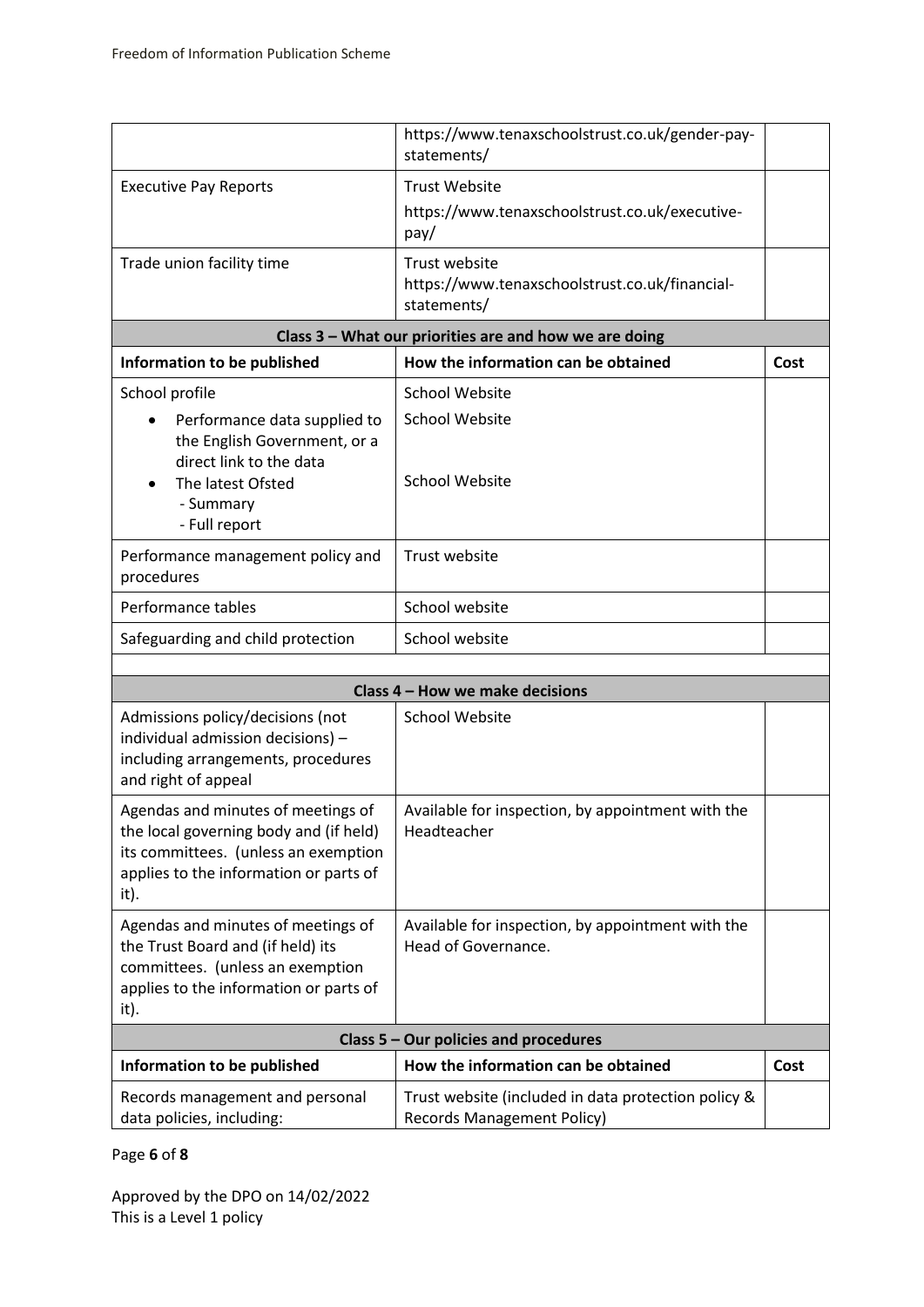| Information security policies<br>$\bullet$<br>Records retention, |                                     |        |
|------------------------------------------------------------------|-------------------------------------|--------|
| destruction and archive                                          |                                     |        |
| policies                                                         |                                     |        |
| Data protection (including                                       |                                     |        |
| information sharing policies)                                    |                                     |        |
| School policies including but not                                | <b>School and Trust website</b>     |        |
| limited to:                                                      |                                     |        |
| Charging and remissions<br>$\bullet$                             |                                     |        |
| policy                                                           |                                     |        |
| <b>Health and Safety</b><br>٠                                    |                                     |        |
| Complaints procedure<br>$\bullet$                                |                                     |        |
| Discipline and grievance<br><b>Equality and diversity</b>        |                                     |        |
| (including equal                                                 |                                     |        |
| opportunities)                                                   |                                     |        |
| Safeguarding and Child                                           |                                     |        |
| Protection                                                       |                                     |        |
| <b>Relationships Education</b><br>٠                              |                                     |        |
| <b>Health Education</b>                                          |                                     |        |
| <b>Sex Education</b>                                             |                                     |        |
| <b>Special Educational Needs</b>                                 |                                     |        |
| <b>Accessibility Plan</b>                                        |                                     |        |
| Collective Worship                                               |                                     |        |
| <b>Behaviour Policy</b>                                          |                                     |        |
|                                                                  | Class 6 - Lists and Registers       |        |
| Information to be published                                      | How the information can be obtained | Cost   |
| Any information the school is                                    | Available on request from school    | 5p per |
| currently legally required to hold in                            |                                     | A4     |
| publicly available registers                                     |                                     | sheet  |
|                                                                  | Class $7$ – The services we offer   |        |
| Extra-curricular activities                                      | <b>School Website</b>               |        |
| Out of school clubs                                              | <b>School Website</b>               |        |
| School publications and newsletters                              | School website                      |        |

## **Schedule of Charges**

| <b>TYPE OF CHARGE</b>    | <b>DESCRIPTION</b>                                        | <b>BASIS OF CHARGE</b> |
|--------------------------|-----------------------------------------------------------|------------------------|
| <b>Disbursement cost</b> | Photocopying/printing $@$ 5p per<br>sheet (black & white) | Actual cost * 5p       |
|                          | Photocopying/printing $@$ 10p per<br>sheet (colour)       | Actual cost 10p        |

# Page **7** of **8**